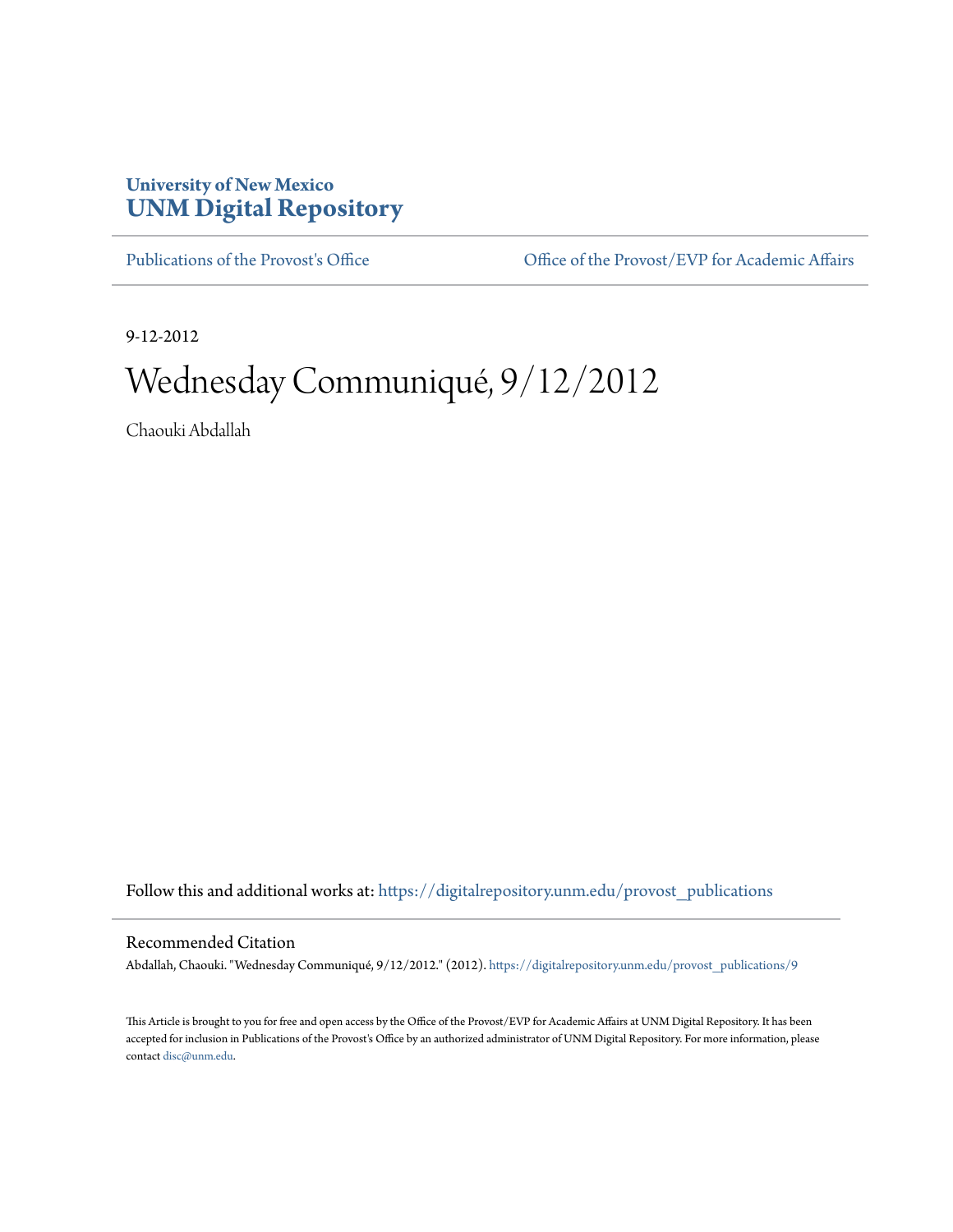

### *WEDNESDAY COMMUNIQUÉ*

#### **September 12, 2012**

**Transitions Dimension:** The fifth dimension of the Foundations of Excellence (FoE) is the Transitions Dimension: "Foundations Institutions facilitate appropriate student transitions through policies and practices that are intentional and aligned with institutional mission. *Beginning with recruitment and admissions and continuing through the first year, institutions communicate clear curricular and co-curricular expectations and provide appropriate support for educational success. They are forthright about their responsibilities to students as well as students' responsibilities to themselves and the institution. They create and maintain curricular alignments with secondary schools and linkages with secondary school personnel, families, and other sources of support, as appropriate."* The Transitions Dimension rationale is stated as follows: "Retention theorist, Vincent Tinto, conceptualizes student retention as a three-stage process of student 'social and academic integration' into college life. Between the first stage, 'separation,' and the third, 'incorporation,' is 'transition,' which for most students happens in the first year. Tinto argues that student retention is, in part, a function of the success of the 'transition' experience, and much of what constitutes the overall first-year experience in colleges and universities today are transition activities. The Transitions Dimension focuses not on programs and activities per se, **but on broad objectives for the transition period** – the sharing of expectations between students and the institution, the communicating of mutual responsibility, and linkages with external entities such as schools, families, and other sources of support."

**More Ted Talks by Our Faculty:** Last week, I pointed to a TedX talk by one of our faculty members, only to be reminded that many of our UNM faculty have been involved in delivering such talks. At the risk of missing many, I am including the following:<http://www.youtube.com/watch?v=XuIYzZcvW7w> (September 2011), as well as the 2012 speakers Dr. Mark Boslough, Dr. Arti Prasad, Dr. Kathleen Burke and Dr. Debbie Walhof **(**[http://tedxabq.com/2012-speakers.html\)](http://tedxabq.com/2012-speakers.html).

**RCM & Performance-Based Budgeting:** As discussed by the communication from President Frank on 8/31/2012, the University of New Mexico will be evaluating both Responsibility Center(ed) Management (RCM) and Performance Based Budgeting (PBB) in the upcoming year. The following historical overview is taken from the University of Oregon. "RCM is not a new idea. RCM was fully adopted at the University of Pennsylvania in 1974. In the 1980's RCM was adopted by University of Toronto, University of Michigan, University of Southern California and University of Indiana. These Universities have well over a century of experience with the ideas, benefits and problems of RCM and all of them continue to embrace the system. In the last two decades, many other public and private Universities have implemented RCM. Among these are University of New Hampshire, Kent State University, University of Illinois Urbana Champaign and University of Iowa. The Universities of Arizona and Washington both have plans to implement RCM models for fiscal year 2012." A good overview is found at: [http://www.budget.upenn.edu/rcm/index.shtml.](http://www.budget.upenn.edu/rcm/index.shtml) I encourage you to also take a look at the white paper at: <http://president.unm.edu/documents/budget/2012/fy14-budget-development-process-and-models.pdf> to conceptualize what the UNM process might look like.

**Retention & Graduation:** The efforts of our staff, faculty, and students, have resulted in a third-semester retention rate of 76.6% (2.5% increase over last year) and on the graduation rate of 45.7% (0.6 % increase over last year). These numbers are of course the first steps in a long journey, but I am pleased with the trend and expect even better results as our coordinated efforts and the Foundations of Excellence start to bear fruit.

**More on Online Courses & MOOCs:** As I keep pointing out, online education and MOOCs keep changing, and fast! As stated in a recent interview by the head of online education at Stanford [\(http://www.theatlantic.com/business/archive/2012/09/a-talk-with-stanfords-new-head-of-online-learning/262119/\)](http://www.theatlantic.com/business/archive/2012/09/a-talk-with-stanfords-new-head-of-online-learning/262119/)